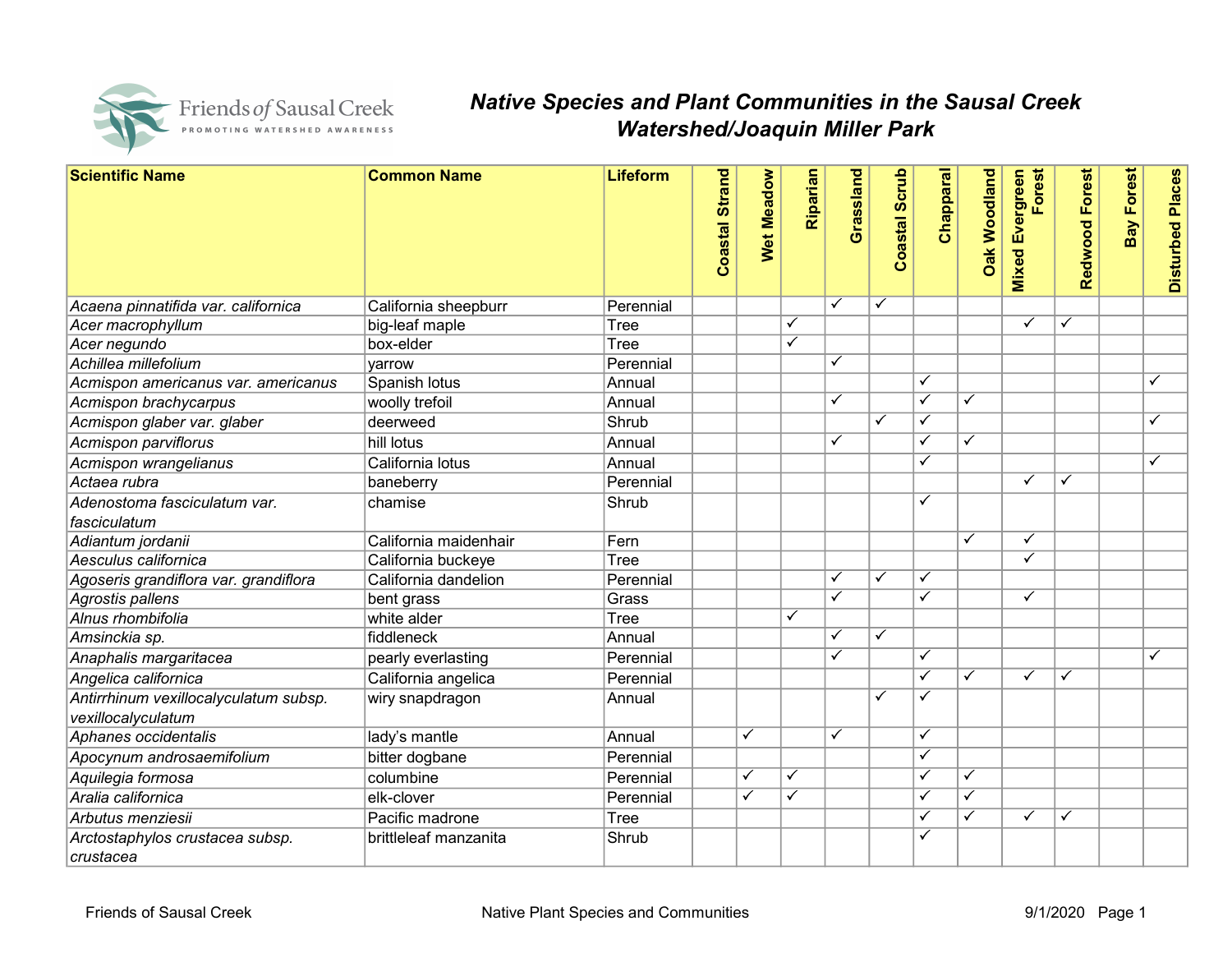| <b>Scientific Name</b>                  | <b>Common Name</b>        | <b>Lifeform</b> | <b>Coastal Strand</b> | <b>Wet Meadow</b>       | Riparian                | Grassland               | <b>Coastal Scrub</b>     | Chapparal               | <b>Oak Woodland</b>     | <b>Mixed Evergreen</b><br>Forest | Redwood Forest | <b>Bay Forest</b> | <b>Disturbed Places</b> |
|-----------------------------------------|---------------------------|-----------------|-----------------------|-------------------------|-------------------------|-------------------------|--------------------------|-------------------------|-------------------------|----------------------------------|----------------|-------------------|-------------------------|
| Arctostaphylos pallida                  | pallid manzanita          | Shrub           |                       |                         |                         |                         |                          |                         |                         | ✓                                |                |                   |                         |
| Arnica discoidea                        | rayless coast arnica      | Perennial       |                       |                         |                         |                         |                          |                         |                         | $\checkmark$                     |                |                   |                         |
| Artemisia californica                   | California sagebrush      | Shrub           |                       |                         |                         |                         | ✓                        | $\checkmark$            |                         |                                  |                |                   |                         |
| Artemisia douglasiana                   | mugwort                   | Perennial       |                       |                         |                         | $\checkmark$            | $\checkmark$             | $\overline{\checkmark}$ |                         |                                  |                |                   | ✓                       |
| Asarum caudatum                         | wild ginger               | Perennial       |                       |                         |                         |                         |                          |                         |                         |                                  | ✓              |                   |                         |
| Astragalus gambelianus                  | Gambel's dwarf milk-vetch | Annual          |                       |                         |                         | $\checkmark$            |                          |                         |                         |                                  |                |                   |                         |
| Athyrium filix-femina var. cyclosorum   | western lady fern         | Fern            |                       |                         | $\checkmark$            |                         |                          |                         |                         |                                  |                |                   |                         |
| Baccharis glutinosa                     | marsh baccharis           | Perennial       |                       | ✓                       | $\overline{\checkmark}$ |                         | ✓                        |                         |                         |                                  | ✓              |                   |                         |
| Baccharis pilularis subsp. consanguinea | coyote brush              | Shrub           |                       |                         |                         |                         | $\overline{\checkmark}$  | $\overline{\checkmark}$ |                         | $\overline{\checkmark}$          |                |                   |                         |
| Barbarea orthoceras                     | winter cress              | Perennial       |                       |                         |                         |                         |                          |                         |                         |                                  |                |                   |                         |
| Berberis pinnata subsp. pinnata         | California barberry       | Shrub           |                       |                         |                         |                         | ✓                        |                         | ✓                       | ✓                                | ✓              |                   |                         |
| Brodiaea elegans subsp. elegans         | harvest brodiaea          | Perennial       |                       | $\checkmark$            |                         | ✓                       |                          |                         |                         |                                  |                |                   |                         |
| Bromus carinatus var. carinatus         | California brome          | Grass           |                       |                         |                         | $\checkmark$            | $\checkmark$             | $\overline{\checkmark}$ |                         |                                  |                |                   |                         |
| <b>Bromus laevipes</b>                  | woodland brome            | Grass           |                       |                         |                         |                         |                          |                         | $\checkmark$            | ✓                                |                |                   |                         |
| Calamagrostis rubescens                 | pinegrass                 | Grass           |                       |                         |                         |                         |                          | $\overline{\checkmark}$ |                         | ✓                                | ✓              |                   |                         |
| Calandrinia menziesii                   | red maids                 | Annual          |                       |                         |                         | $\overline{\checkmark}$ |                          |                         |                         |                                  |                |                   |                         |
| Callitriche marginata                   | water starwort            | Annual          |                       | ✓                       | $\checkmark$            |                         |                          |                         |                         |                                  |                |                   |                         |
| Calochortus luteus                      | yellow mariposa lily      | Perennial       |                       |                         |                         | ✓                       |                          |                         |                         | ✓                                |                |                   |                         |
| Calochortus umbellatus                  | Oakland star-tulip        | Perennial       |                       |                         |                         | $\overline{\checkmark}$ |                          | $\overline{\checkmark}$ |                         | ✓                                |                |                   |                         |
| Calystegia purpurata subsp. purpurata   | morning glory             | Annual          |                       |                         |                         |                         | $\checkmark$             | $\overline{\checkmark}$ |                         |                                  |                |                   |                         |
| Calystegia subacaulis subsp. subacaulis | hill morning-glory        | Perennial       |                       |                         |                         | ✓                       | $\overline{\checkmark}$  |                         | ✓                       |                                  |                |                   |                         |
| Cardamine californica                   | milk maids                | Annual          |                       |                         |                         |                         |                          |                         | ✓                       | ✓                                | ✓              |                   |                         |
| Cardamine oligosperma                   | bitter cress              | Annual          |                       | $\overline{\checkmark}$ | $\overline{\checkmark}$ |                         |                          | $\overline{\checkmark}$ | $\overline{\checkmark}$ |                                  |                |                   |                         |
| Carex barbarae                          | Santa Barbara sedge       | Grasslike       |                       |                         | $\overline{\checkmark}$ |                         |                          |                         |                         |                                  |                |                   |                         |
| Carex globosa                           | round-fruit sedge         | Grasslike       |                       |                         |                         |                         | ✓                        |                         | $\checkmark$            | ✓                                | ✓              |                   |                         |
| Carex leptopoda                         | short-scale sedge         | Grasslike       |                       |                         | ✓                       | $\checkmark$            | ✓                        |                         |                         |                                  | ✓              |                   |                         |
| Carex subbracteata                      | small-bracted sedge       | Grasslike       |                       |                         |                         | $\checkmark$            | $\overline{\phantom{a}}$ |                         | $\checkmark$            |                                  |                |                   |                         |
| Carex tumulicola                        | Berkeley sedge            | Grasslike       |                       | ✓                       |                         |                         |                          |                         |                         |                                  |                |                   |                         |
| Caulanthus lasiophyllus                 | California mustard        | Annual          |                       |                         |                         | $\overline{\checkmark}$ |                          |                         | $\overline{\checkmark}$ |                                  |                |                   |                         |
| Ceanothus oliganthus var. sorediatus    | Jimbrush                  | Shrub           |                       |                         |                         |                         |                          | $\overline{\checkmark}$ |                         | $\checkmark$                     |                |                   |                         |
| Ceanothus thyrsiflorus                  | blueblossom               | Shrub           |                       |                         |                         |                         | $\checkmark$             | ✓                       |                         | ✓                                | ✓              |                   |                         |
| Cercocarpus betuloides var. betuloides  | mountain mahogany         | Shrub           |                       |                         |                         |                         |                          | $\overline{\checkmark}$ | $\checkmark$            |                                  |                |                   |                         |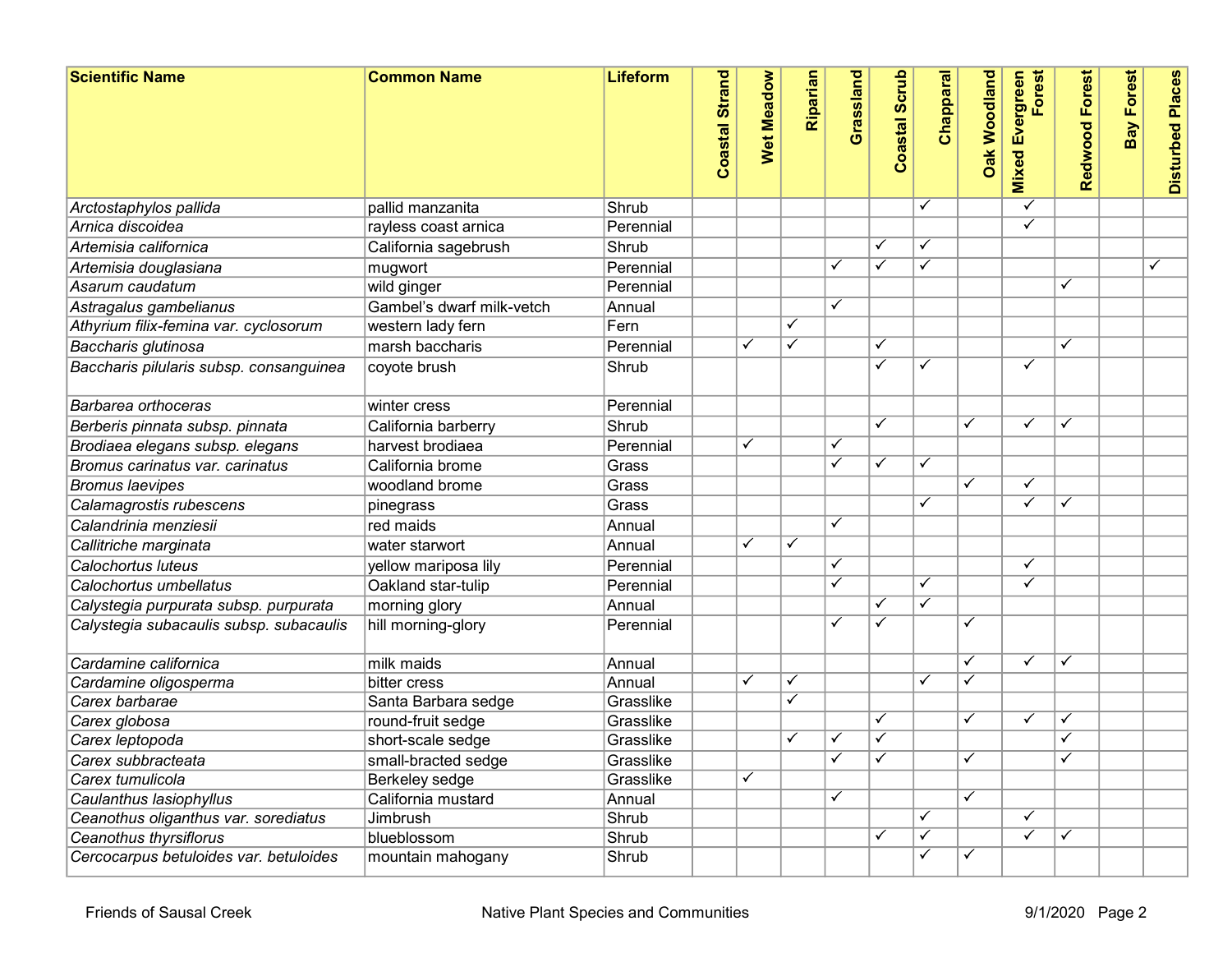| <b>Scientific Name</b>                        | <b>Common Name</b>       | <b>Lifeform</b> | Coastal Strand | <b>Wet Meadow</b> | Riparian     | Grassland    | <b>Coastal Scrub</b> | Chapparal               | <b>Dak Woodland</b>     | <b>Mixed Evergreen</b><br>Forest | Redwood Forest | <b>Bay Forest</b> | <b>Disturbed Places</b> |
|-----------------------------------------------|--------------------------|-----------------|----------------|-------------------|--------------|--------------|----------------------|-------------------------|-------------------------|----------------------------------|----------------|-------------------|-------------------------|
| Chlorogalum pomeridianum var.<br>pomeridianum | soap plant               | Perennial       |                |                   |              | ✓            | ✓                    | ✓                       | $\checkmark$            |                                  |                |                   |                         |
| Chrysolepis chrysophylla var. minor           | golden chinquapin        | Shrub           |                |                   |              |              |                      | ✓                       |                         |                                  | ✓              |                   |                         |
| Cirsium occidentale var. venustum             | Venus thistle            | Annual          |                |                   |              | ✓            |                      |                         |                         |                                  |                |                   | ✓                       |
| Clarkia rubicunda                             | farewell-to-spring       | Annual          |                |                   |              | ✓            | ✓                    | $\checkmark$            |                         | ✓                                |                |                   |                         |
| Claytonia exigua subsp. exigua                | serpentine spring beauty | Annual          |                |                   |              | ✓            |                      | ✓                       |                         |                                  |                |                   |                         |
| Claytonia parviflora subsp. parviflora        | miner's lettuce          | Annual          |                |                   |              |              |                      |                         | ✓                       | ✓                                |                |                   |                         |
| Claytonia perfoliata subsp. mexicana          | miner's lettuce          | Annual          |                |                   |              | ✓            |                      |                         | $\checkmark$            |                                  |                |                   | no                      |
| Claytonia perfoliata subsp. perfoliata        | miner's lettuce          | Annual          |                |                   |              |              | $\checkmark$         | ✓                       | $\checkmark$            | $\checkmark$                     |                |                   |                         |
| Clematis lasiantha                            | pipestems                | Vine            |                |                   |              |              |                      | $\overline{\checkmark}$ |                         |                                  |                |                   |                         |
| Clinopodium douglasii                         | verba buena              | Perennial       |                |                   |              |              | ✓                    | $\overline{\checkmark}$ | $\checkmark$            | ✓                                | ✓              |                   |                         |
| Collinsia heterophylla var. heterophylla      | Chinese houses           | Annual          |                |                   |              | ✓            |                      | ✓                       |                         |                                  |                |                   |                         |
| Corallorhiza maculata var. maculata           | coral root               | Perennial       |                |                   |              |              |                      |                         |                         | ✓                                | ✓              |                   |                         |
| Cornus sericea subsp. sericea                 | American dogwood         | Shrub           |                |                   | ✓            |              |                      |                         |                         |                                  |                | $\checkmark$      |                         |
| Corylus cornuta subsp. californica            | California hazelnut      | Shrub           |                |                   |              | ✓            |                      | ✓                       | ✓                       |                                  |                |                   |                         |
| Cynoglossum grande                            | hound's tongue           | Perennial       |                |                   |              |              |                      | ✓                       | ✓                       | ✓                                |                |                   |                         |
| Cyperus eragrostis                            | tall flatsedge           | Perennial       |                | ✓                 | $\checkmark$ |              |                      |                         |                         |                                  |                |                   |                         |
| Danthonia californica                         | California oatgrass      | Grass           |                |                   | $\checkmark$ | ✓            | $\checkmark$         |                         | $\overline{\checkmark}$ |                                  |                |                   |                         |
| Daucus pusillus                               | wild carrot              | Annual          |                |                   |              | ✓            |                      | ✓                       |                         |                                  |                |                   |                         |
| Deschampsia cespitosa subsp. cespitosa        | tufted hairgrass         | Grass           |                | ✓                 | $\checkmark$ |              |                      |                         |                         | ✓                                |                |                   |                         |
| Dicentra formosa                              | western bleeding hearts  | Perennial       |                |                   |              |              |                      |                         | ✓                       |                                  | ✓              |                   |                         |
| Dichelostemma capitatum subsp.<br>capitatum   | blue dicks               | Perennial       |                |                   |              | $\checkmark$ | √                    |                         |                         |                                  |                |                   |                         |
| Dichondra donelliana                          | California ponysfoot     | Perennial       |                | $\checkmark$      |              |              | ✓                    |                         |                         |                                  |                |                   |                         |
| Dirca occidentalis                            | Western leatherwood      | Shrub           |                |                   |              |              |                      | ✓                       | $\checkmark$            | ✓                                |                |                   |                         |
| Distichlis spicata                            | salt grass               | Perennial       | $\checkmark$   |                   |              |              |                      |                         |                         |                                  |                |                   |                         |
| Primula hendersonii                           | shooting stars           | Perennial       |                |                   |              | ✓            |                      | ✓                       |                         |                                  | ✓              |                   |                         |
| Drymocallis glandulosa var. wrangelliana      | sticky cinquefoil        | Perennial       |                |                   |              |              |                      |                         |                         |                                  |                |                   |                         |
| Dryopteris arguta                             | coastal wood fern        | Fern            |                |                   |              |              | $\checkmark$         | $\checkmark$            | $\checkmark$            | ✓                                | $\checkmark$   |                   |                         |
| Elymus glaucus subsp. glaucus                 | blue wildrye             | Grass           |                |                   |              | $\checkmark$ |                      | $\checkmark$            | $\checkmark$            | $\checkmark$                     |                |                   |                         |
| Elymus multisetus                             | big squirreltail         | Grass           |                |                   |              | $\checkmark$ |                      | $\checkmark$            |                         |                                  |                |                   |                         |
| Epilobium brachycarpum                        | annual fireweed          | Annual          |                |                   |              | $\checkmark$ |                      | $\checkmark$            | $\checkmark$            |                                  |                |                   | $\checkmark$            |
| Epilobium canum subsp. canum                  | California fuchsia       | Perennial       |                |                   |              |              | ✓                    | $\checkmark$            |                         |                                  |                |                   | $\overline{\checkmark}$ |
|                                               |                          |                 |                |                   |              |              |                      |                         |                         |                                  |                |                   |                         |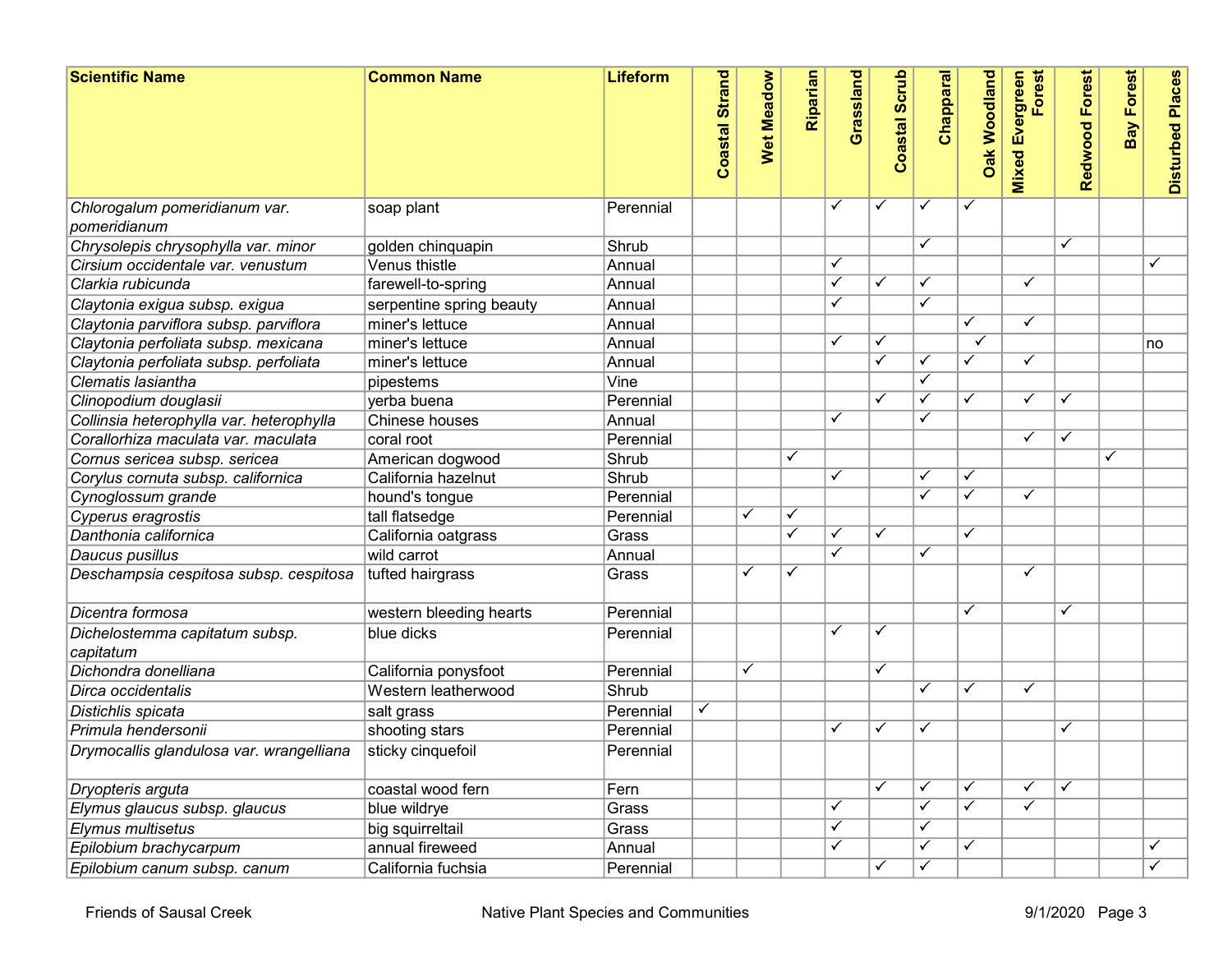| <b>Scientific Name</b>                            | <b>Common Name</b>                       | Lifeform  | <b>Coastal Strand</b> | Wet Meadow   | Riparian                | Grassland    | <b>Coastal Scrub</b>    | Chapparal               | <b>Oak Woodland</b>     | Forest<br><b>Mixed Evergreen</b> | Redwood Forest          | <b>Bay Forest</b> | <b>Disturbed Places</b> |
|---------------------------------------------------|------------------------------------------|-----------|-----------------------|--------------|-------------------------|--------------|-------------------------|-------------------------|-------------------------|----------------------------------|-------------------------|-------------------|-------------------------|
| Epilobium ciliatum subsp. ciliatum                | willow-herb                              | Perennial |                       | $\checkmark$ | ✓                       |              |                         |                         |                         |                                  |                         |                   |                         |
| Epilobium minutum                                 | little willowherb                        | Annual    |                       |              |                         |              |                         | $\overline{\checkmark}$ |                         |                                  |                         |                   | $\checkmark$            |
| Equisetum arvense                                 | common horsetail                         | Perennial |                       |              | $\checkmark$            | $\checkmark$ |                         | $\overline{\checkmark}$ |                         |                                  |                         |                   |                         |
| Equisetum hyemale subsp. affine                   | scouring rush                            | Perennial |                       |              | $\overline{\checkmark}$ |              |                         | ✓                       |                         |                                  |                         |                   |                         |
| Equisetum telmateia subsp. braunii                | giant horsetail                          | Perennial |                       |              | $\overline{\checkmark}$ |              |                         |                         |                         |                                  |                         |                   |                         |
| Eriogonum luteolum var. caninum                   | Tiburon buckwheat                        | Annual    |                       |              |                         | ✓            |                         | $\overline{\checkmark}$ |                         |                                  |                         |                   |                         |
| Eriogonum nudum var. auriculatum                  | eared buckwheat                          | Perennial |                       |              |                         | $\checkmark$ | ✓                       | $\overline{\checkmark}$ |                         |                                  |                         |                   |                         |
| Eriophyllum confertiflorum var.<br>confertiflorum | golden yarrow                            | Shrub     |                       |              |                         |              | $\overline{\checkmark}$ |                         |                         |                                  |                         |                   |                         |
| Erysimum capitatum var. capitatum                 | western/foothill wallflower              | Perennial |                       |              |                         | $\checkmark$ |                         | $\checkmark$            |                         |                                  |                         |                   |                         |
| Eschscholzia californica                          | California poppy                         | Perennial |                       |              |                         | ✓            |                         | $\overline{\checkmark}$ | $\overline{\checkmark}$ | ✓                                |                         |                   |                         |
| Euphorbia serpyllifolia subsp. serpyllifolia      | thyme-leafed spurge                      | Annual    |                       |              |                         | ✓            |                         |                         | ✓                       |                                  |                         |                   |                         |
| Euphorbia spathulata                              | warty spurge                             | Annual    |                       |              |                         | ✓            | ✓                       | ✓                       | ✓                       | ✓                                |                         |                   |                         |
| Eurybia radulina                                  | rough-leaved aster                       | Perennial |                       |              |                         |              |                         |                         | $\overline{\checkmark}$ | $\overline{\checkmark}$          |                         |                   |                         |
| Festuca californica                               | California fescue                        | Grass     |                       |              |                         |              |                         | $\overline{\checkmark}$ | ✓                       |                                  |                         |                   |                         |
| Festuca microstachys                              | Pacific fescue                           | Grass     |                       |              |                         | $\checkmark$ |                         | $\overline{\checkmark}$ | $\checkmark$            |                                  |                         |                   |                         |
| Fragaria vesca                                    | wood strawberry                          | Perennial |                       |              |                         |              |                         | $\checkmark$            |                         | $\checkmark$                     | ✓                       |                   |                         |
| Frangula californica subsp. californica           | California coffeeberry                   | Shrub     |                       |              |                         |              |                         |                         |                         | ✓                                |                         |                   |                         |
| Fritillaria affinis                               | checker lily                             | Perennial |                       |              |                         | $\checkmark$ | ✓                       | $\overline{\checkmark}$ |                         | $\checkmark$                     |                         |                   |                         |
| Galium aparine                                    | goose grass                              | Annual    |                       |              |                         |              |                         |                         |                         |                                  |                         |                   |                         |
| Galium californicum subsp. californicum           | California bedstraw                      | Perennial |                       |              |                         |              |                         |                         |                         | $\checkmark$                     | ✓                       |                   |                         |
| Galium porrigens var. porrigens                   | climbing bedstraw                        | Perennial |                       |              |                         |              | ✓                       | ✓                       | ✓                       | $\overline{\checkmark}$          |                         |                   |                         |
| Galium triflorum                                  | $ {\sf sweet\text{-}scented\,bedstraw} $ | Annual    |                       |              |                         | $\checkmark$ |                         | $\overline{\checkmark}$ |                         |                                  |                         |                   |                         |
| Gamochaeta ustulata                               | featherweed                              | Perennial |                       |              |                         |              |                         |                         |                         |                                  |                         |                   | ✓                       |
| Garrya elliptica                                  | coast silk-tassle                        | Shrub     |                       |              |                         |              | ✓                       | $\overline{\checkmark}$ |                         | $\overline{\checkmark}$          |                         |                   |                         |
| Gaultheria shallon                                | salal                                    | Shrub     |                       |              |                         | $\checkmark$ | ✓                       |                         |                         | $\checkmark$                     | $\overline{\checkmark}$ |                   |                         |
| Gilia achilleifolia subsp. multicaulis            | California gilia                         | Annual    |                       |              |                         | $\checkmark$ |                         | $\overline{\checkmark}$ |                         | $\checkmark$                     |                         |                   |                         |
| Gilia clivorum                                    | purplespot gilia                         | Annual    |                       |              |                         | $\checkmark$ | ✓                       |                         | $\checkmark$            | ✓                                |                         |                   |                         |
| Grindelia hirsutula                               | gumweed                                  | Perennial |                       |              |                         | $\checkmark$ | $\overline{\checkmark}$ |                         |                         |                                  |                         |                   |                         |
| Grindelia stricta var. angustifolia               | marsh gumplant                           | Perennial | $\checkmark$          |              |                         |              |                         |                         |                         |                                  |                         |                   |                         |
| Gutierrezia californica                           | matchweed                                | Shrub     |                       |              |                         | ✓            | ✓                       |                         |                         |                                  |                         |                   |                         |
| Helenium puberulum                                | sneezeweed                               | Perennial |                       |              | ✓                       | $\checkmark$ |                         |                         |                         |                                  |                         |                   |                         |
| Hemizonia congesta subsp. luzulifolia             | hayfield tarweed                         | Annual    |                       |              |                         | ✓            |                         |                         |                         |                                  |                         |                   |                         |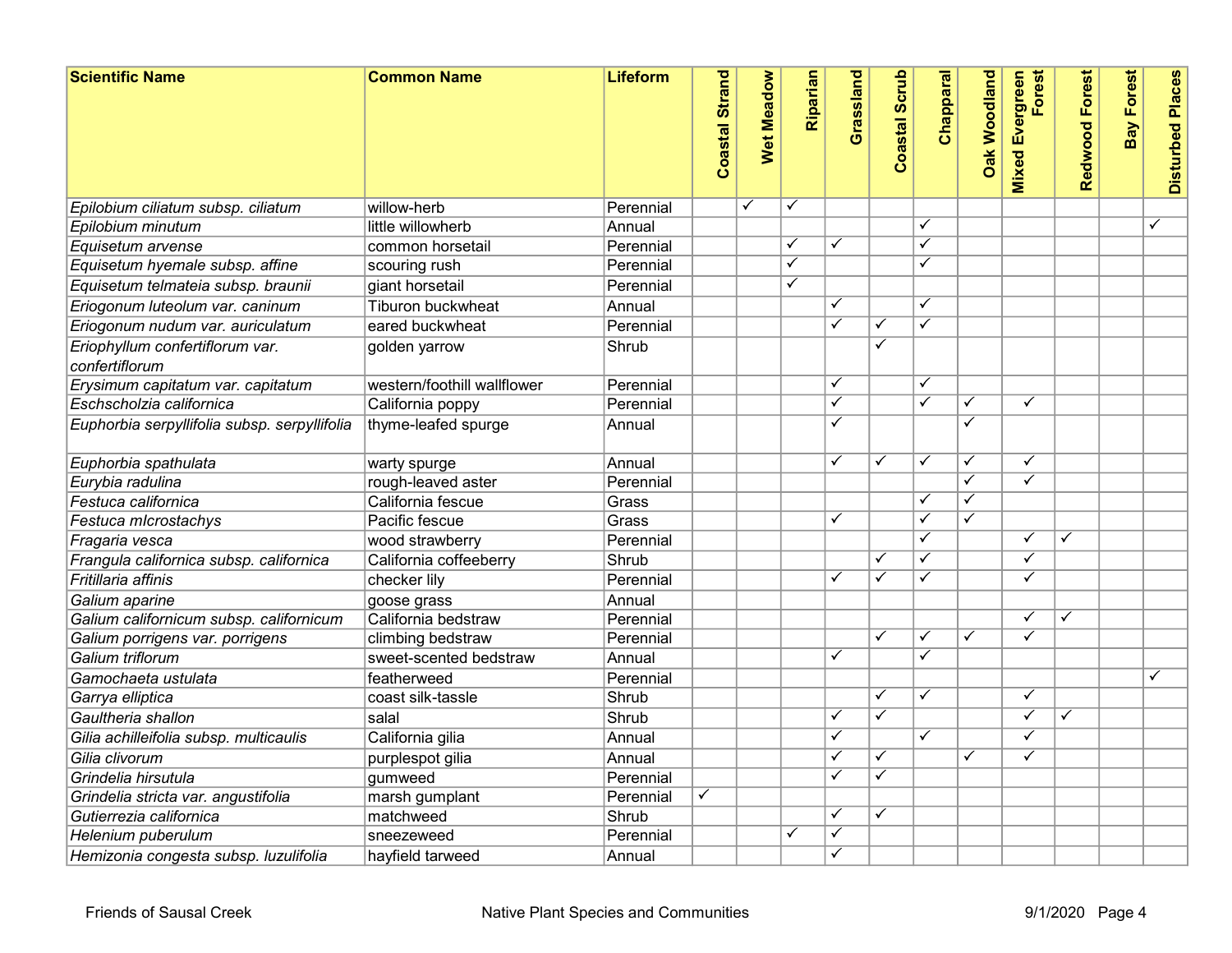| <b>Scientific Name</b>                    | <b>Common Name</b>          | <b>Lifeform</b> | <b>Strand</b><br>Coastal | Wet Meadow | Riparian                | Grassland    | oastal Scrub<br>Õ | <b>Chapparal</b>        | <b>Oak Woodland</b>     | Forest<br><b>Mixed Evergreen</b> | Redwood Forest | <b>Bay Forest</b> | <b>Disturbed Places</b> |
|-------------------------------------------|-----------------------------|-----------------|--------------------------|------------|-------------------------|--------------|-------------------|-------------------------|-------------------------|----------------------------------|----------------|-------------------|-------------------------|
| Heracleum maximum                         | cow parsnip                 | Perennial       |                          |            |                         |              | √                 | $\checkmark$            |                         |                                  |                |                   |                         |
| Hesperevax sparsiflora var. sparsiflora   | few-flowered evax           | Annual          |                          |            |                         | $\checkmark$ |                   |                         |                         |                                  |                |                   |                         |
| Heteromeles arbutifolia                   | toyon                       | Tree            |                          |            |                         |              |                   |                         | ✓                       | ✓                                |                |                   |                         |
| Heterotheca sessiliflora subsp. bolanderi | golden aster                | Perennial       |                          |            |                         | ✓            | √                 | $\blacktriangledown$    |                         | ✓                                |                |                   |                         |
| Heuchera micrantha                        | alumroot                    | Perennial       |                          |            |                         |              |                   |                         |                         | $\checkmark$                     |                |                   |                         |
| Holodiscus discolor var. discolor         | ocean spray                 | Shrub           |                          |            |                         |              | ✓                 |                         | $\checkmark$            |                                  |                |                   |                         |
| Hosackia stipularis var. stipularis       | balsam bird's-foot trefoil  | Perennial       |                          |            |                         |              |                   | ✓                       |                         | ✓                                |                |                   |                         |
| Iris douglasiana                          | Douglas' iris               | Perennial       |                          |            |                         | ✓            |                   |                         |                         | ✓                                |                |                   |                         |
| Jaumea carnosa                            | marsh jaumea                | Perennial       | ✓                        |            |                         |              |                   |                         |                         |                                  |                |                   |                         |
| Juncus bufonius var. bufonius             | toad rush                   | Grasslike       |                          | ✓          | $\checkmark$            |              |                   |                         |                         |                                  |                |                   |                         |
| Juncus effusus subsp. pacificus           | Pacific rush                | Grasslike       |                          | ✓          | ✓                       |              |                   |                         |                         |                                  |                |                   |                         |
| Juncus patens                             | common rush                 | Grasslike       |                          | ✓          | $\checkmark$            |              | ✓                 |                         |                         |                                  |                |                   |                         |
| Juncus xiphioides                         | iris-leaf rush              | Grasslike       |                          | ✓          | $\overline{\checkmark}$ |              |                   | ✓                       |                         |                                  |                |                   | ✓                       |
| Koeleria macrantha                        | Junegrass                   | Grass           |                          |            |                         | ✓            | √                 | ✓                       |                         |                                  |                |                   |                         |
| Lathyrus vestitus var. vestitus           | Pacific pea                 | Perennial       |                          |            |                         |              |                   | ✓                       | ✓                       | $\checkmark$                     | ✓              |                   |                         |
| Lepidium nitidum                          | shining pepperweed          | Annual          |                          | ✓          | $\checkmark$            | $\checkmark$ |                   | $\overline{\checkmark}$ |                         |                                  |                |                   |                         |
| Lepidium strictum                         | upright pepperweed          | Annual          |                          |            |                         |              |                   |                         |                         |                                  |                |                   | ✓                       |
| Logfia filaginoides                       | California cottonrose       | Annual          |                          |            |                         | ✓            |                   |                         |                         |                                  |                |                   |                         |
| Lomatium utriculatum                      | common lomatium             | Perennial       |                          |            |                         | ✓            | ✓                 | ✓                       | ✓                       |                                  |                |                   |                         |
| Lonicera hispidula                        | California honeysuckle      | Vine            |                          |            | $\checkmark$            |              |                   | ✓                       | ✓                       | ✓                                | ✓              |                   |                         |
| Lonicera involucrata var. ledebourii      | black twinberry             | Shrub           |                          |            | $\checkmark$            |              |                   |                         |                         |                                  |                |                   |                         |
| Lonicera subspicata var. denudata         | wild honeysuckle            | Vine            |                          |            |                         |              |                   | ✓                       |                         |                                  |                |                   |                         |
| Lupinus albifrons var. albifrons          | silver bush lupine          | Shrub           |                          |            |                         | ✓            | ✓                 |                         |                         |                                  |                |                   |                         |
| Lupinus bicolor                           | bicolored lupine            | Annual          |                          |            |                         | $\checkmark$ | $\checkmark$      |                         |                         | $\checkmark$                     |                |                   | ✓                       |
| Lupinus formosus var. formosus            | summer or woodland lupine   | Perennial       |                          |            |                         | $\checkmark$ |                   | $\overline{\checkmark}$ |                         |                                  |                |                   |                         |
| Lupinus nanus                             | sky lupine                  | Annual          |                          |            |                         | ✓            | $\checkmark$      |                         | $\overline{\checkmark}$ |                                  |                |                   |                         |
| Lupinus succulentus                       | Arroyo lupine               | Annual          |                          |            |                         | ✓            |                   | ✓                       |                         |                                  |                |                   | ✓                       |
| Luzula comosa var. comosa                 | common woodrush             | Perennial       |                          |            |                         |              |                   |                         | ✓                       | ✓                                |                |                   |                         |
| Lysimachia latifolia                      | star flower                 | Perennial       |                          |            |                         |              |                   |                         | ✓                       |                                  | ✓              |                   |                         |
| Madia elegans                             | common madia                | Annual          |                          |            |                         | ✓            |                   |                         |                         |                                  |                |                   |                         |
| Madia gracilis                            | slender tarweed             | Annual          |                          |            |                         | $\checkmark$ |                   |                         |                         |                                  |                |                   |                         |
| Madia sativa                              | coast tarweed               | Annual          |                          |            |                         | ✓            | ✓                 |                         |                         |                                  |                |                   | ✓                       |
| Maianthemum racemosum                     | large false Solomon's seal  | Perennial       |                          |            |                         |              |                   |                         |                         | ✓                                |                |                   |                         |
| Maianthemum stellatum                     | little false Solomon's seal | Perennial       |                          |            |                         |              |                   | ✓                       |                         | $\checkmark$                     | $\checkmark$   |                   |                         |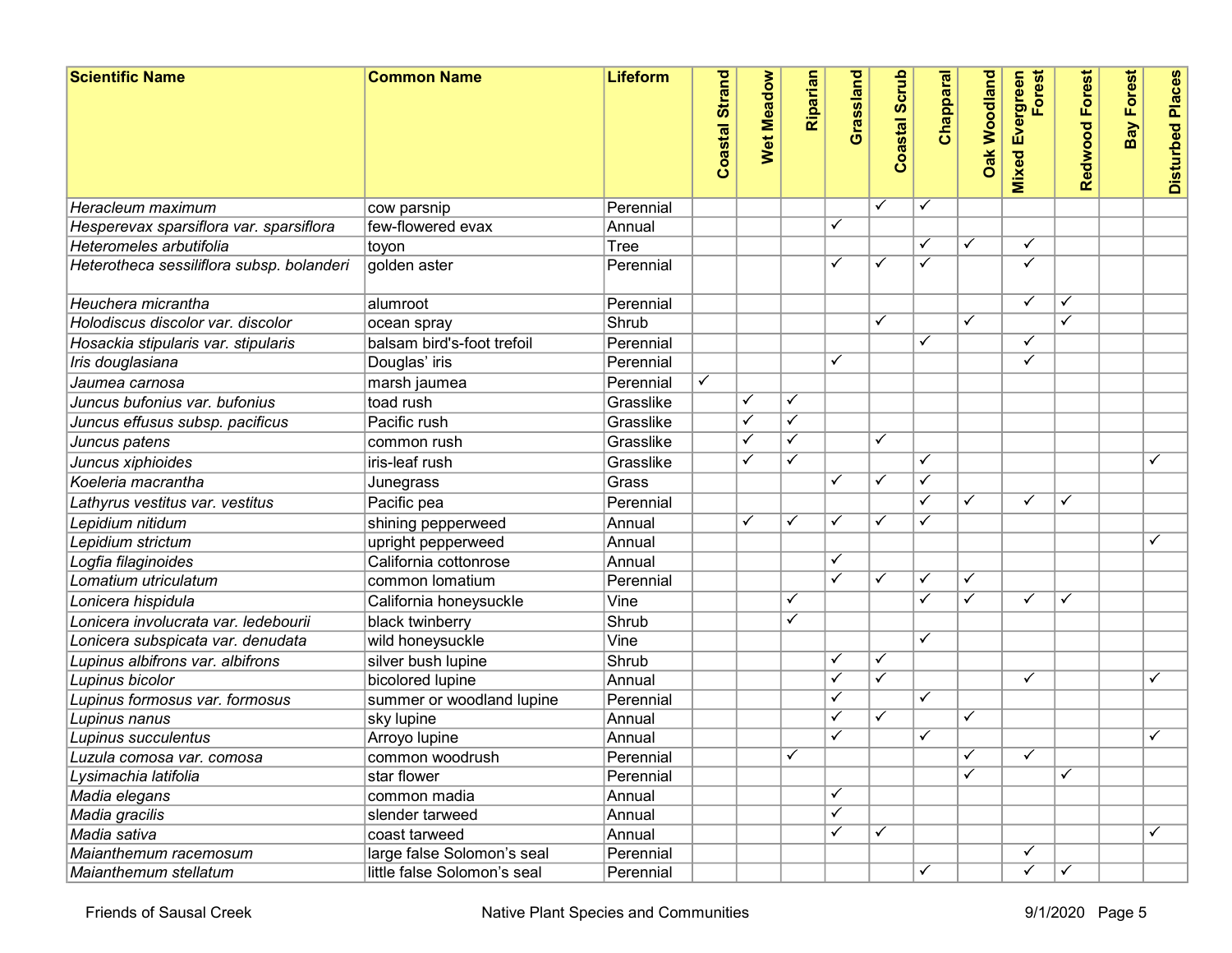| <b>Scientific Name</b>                          | <b>Common Name</b>           | Lifeform     | <b>Coastal Strand</b> | <b>Wet Meadow</b>       | Riparian                | Grassland               | <b>Coastal Scrub</b>    | Chapparal               | <b>Oak Woodland</b>     | Forest<br><b>Mixed Evergreen</b> | Redwood Forest          | <b>Bay Forest</b>       | <b>Disturbed Places</b> |  |
|-------------------------------------------------|------------------------------|--------------|-----------------------|-------------------------|-------------------------|-------------------------|-------------------------|-------------------------|-------------------------|----------------------------------|-------------------------|-------------------------|-------------------------|--|
| Marah fabacea                                   | California man-root          | Perennial    |                       |                         |                         | ✓                       |                         | ✓                       |                         |                                  |                         | $\overline{\checkmark}$ |                         |  |
| Marah oregana                                   | coast man-root               | Perennial    |                       |                         |                         |                         |                         |                         | $\checkmark$            | $\checkmark$                     | $\checkmark$            |                         |                         |  |
| Melica californica                              | California melic             | Grass        |                       |                         |                         | ✓                       |                         |                         | $\overline{\checkmark}$ | ✓                                |                         |                         |                         |  |
| Melica torreyana                                | Torrey's melic grass         | Grass        |                       |                         |                         |                         |                         | $\overline{\checkmark}$ |                         | $\checkmark$                     |                         |                         |                         |  |
| Microseris douglasii subsp. douglasii           | Douglas' microseris          | Annual       |                       |                         |                         | ✓                       |                         |                         |                         |                                  |                         |                         |                         |  |
| Mimulus aurantiacus var. aurantiacus            | bush monkeyflower            | Shrub        |                       |                         |                         |                         | $\checkmark$            | ✓                       | ✓                       | $\checkmark$                     | ✓                       |                         |                         |  |
| Mimulus cardinalis                              | red monkeyflower             | Perennial    |                       | ✓                       | $\overline{\checkmark}$ |                         |                         |                         |                         |                                  |                         |                         |                         |  |
| Mimulus guttatus                                | yellow monkeyflower          | Perennial    |                       | $\overline{\checkmark}$ | $\overline{\checkmark}$ |                         |                         |                         |                         |                                  |                         |                         |                         |  |
| Monardella villosa subsp. villosa               | coyote mint                  | Perennial    |                       |                         |                         |                         |                         | ✓                       | ✓                       | $\checkmark$                     | ✓                       |                         |                         |  |
| Nasturtium officinale                           | watercress                   | Perennial    |                       | $\checkmark$            | $\checkmark$            |                         |                         |                         |                         |                                  |                         |                         |                         |  |
| Navarretia mellita                              | honeyscented pincushionplant | Annual       |                       |                         |                         |                         |                         | $\overline{\checkmark}$ | $\checkmark$            |                                  |                         |                         |                         |  |
| Navarretia squarrosa                            | skunkweed                    | Annual       |                       |                         |                         |                         |                         |                         | $\overline{\checkmark}$ | ✓                                |                         |                         |                         |  |
| Nemophila heterophylla                          | small baby-blue eyes         | Annual       |                       |                         | $\checkmark$            |                         |                         | ✓                       | ✓                       |                                  |                         |                         |                         |  |
| Oemleria cerasiformis                           | oso berry                    | Shrub        |                       |                         |                         |                         |                         | ✓                       | $\checkmark$            | ✓                                | ✓                       |                         |                         |  |
| Oenanthe sarmentosa                             | water parsley                | Perennial    |                       | ✓                       | $\checkmark$            |                         |                         |                         |                         |                                  |                         |                         |                         |  |
| Orobanche fasciculata                           | clustered broomrape          | Perennial    |                       |                         |                         |                         | $\overline{\checkmark}$ |                         |                         |                                  |                         |                         |                         |  |
| Osmorhiza berteroi                              | wood cicely                  | Perennial    |                       |                         |                         |                         |                         |                         |                         | $\overline{\checkmark}$          |                         |                         | ✓                       |  |
| Oxalis oregana                                  | redwood sorrel               | Perennial    |                       |                         |                         |                         |                         |                         |                         |                                  | ✓                       |                         |                         |  |
| Pellaea andromedifolia                          | coffee fern                  | Fern         |                       |                         |                         | ✓                       |                         | ✓                       | ✓                       |                                  |                         |                         |                         |  |
| Pentagramma triangularis subsp.<br>triangularis | goldback fern                | Fern         |                       |                         |                         | $\checkmark$            | $\checkmark$            | $\overline{\checkmark}$ | $\checkmark$            | $\checkmark$                     |                         |                         |                         |  |
| Perideridia kelloggii                           | yampah                       | Perennial    |                       |                         |                         | $\overline{\checkmark}$ |                         | ✓                       |                         | $\checkmark$                     |                         |                         |                         |  |
| Persicaria punctata                             | water smartweed              | Perennial    |                       |                         | $\overline{\checkmark}$ |                         |                         |                         |                         |                                  |                         |                         |                         |  |
| Phacelia californica                            | California phacelia          | Perennial    |                       |                         |                         |                         | J                       | $\overline{\checkmark}$ |                         |                                  |                         |                         |                         |  |
| Phacelia imbricata var. imbricata               | imbricate phacelia           | Perennial    |                       |                         |                         | ✓                       |                         | $\overline{\checkmark}$ | $\checkmark$            |                                  |                         |                         |                         |  |
| Pholistoma auritum var. auritum                 | blue fiesta flower           | Annual       |                       |                         | $\checkmark$            |                         |                         | $\overline{\checkmark}$ | ✓                       |                                  |                         |                         |                         |  |
| Physocarpus capitatus                           | ninebark                     | Shrub        |                       |                         | $\overline{\checkmark}$ |                         | $\checkmark$            |                         |                         |                                  |                         |                         |                         |  |
| Piperia elegans subsp. elegans                  | elegant rein orchid          | Perennial    |                       |                         |                         |                         | $\checkmark$            | ✓                       |                         |                                  | ✓                       |                         |                         |  |
| Piperia elongata                                | dense flower rein orchid     | Perennial    |                       |                         |                         |                         |                         | ✓                       |                         |                                  | ✓                       |                         |                         |  |
| Piperia transversa                              | royal rein ordchid           | Perennial    |                       |                         |                         |                         |                         | $\overline{\checkmark}$ |                         |                                  | $\overline{\checkmark}$ |                         |                         |  |
|                                                 | California plantain          | Annual       |                       |                         |                         | ✓                       |                         |                         |                         |                                  |                         |                         |                         |  |
| Plantago erecta<br>Polypodium calirhiza         | licorice fern                | Fern         |                       |                         |                         |                         |                         | $\overline{\checkmark}$ | ✓                       | $\checkmark$                     | √                       | $\checkmark$            |                         |  |
|                                                 | leather-leaf fern            |              |                       |                         |                         |                         |                         |                         |                         | $\checkmark$                     |                         |                         |                         |  |
| Polypodium scouleri                             |                              | Fern<br>Fern |                       |                         |                         |                         |                         |                         | ✓                       | ✓                                | ✓                       | $\checkmark$            |                         |  |
| Polystichum munitum                             | Western sword fern           |              |                       |                         |                         |                         |                         |                         |                         |                                  |                         |                         |                         |  |
| Populus trichocarpa                             | black cottonwood             | <b>Tree</b>  |                       |                         |                         |                         |                         |                         |                         |                                  |                         |                         |                         |  |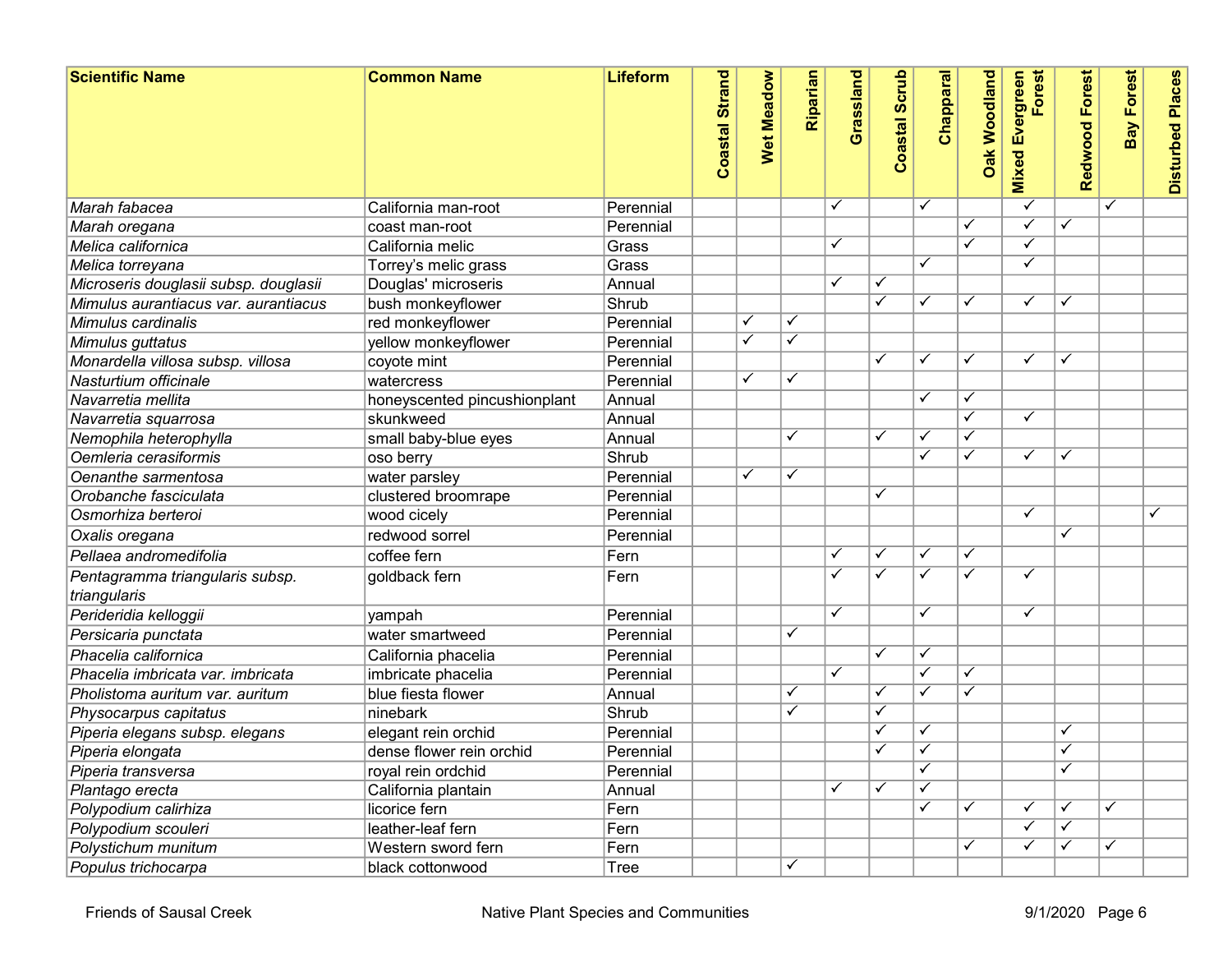| <b>Scientific Name</b>                    | <b>Common Name</b>     | Lifeform  | <b>Coastal Strand</b> | <b>Wet Meadow</b> | Riparian                | Grassland               | <b>Coastal Scrub</b>    | Chapparal               | <b>Oak Woodland</b>     | Forest<br><b>Mixed Evergreen</b> | Redwood Forest          | <b>Bay Forest</b> | <b>Disturbed Places</b> |
|-------------------------------------------|------------------------|-----------|-----------------------|-------------------|-------------------------|-------------------------|-------------------------|-------------------------|-------------------------|----------------------------------|-------------------------|-------------------|-------------------------|
| Prosartes hookeri                         | fairy bells            | Perennial |                       |                   |                         |                         |                         |                         | ✓                       | $\checkmark$                     | ✓                       |                   |                         |
| Prunus ilicifolia subsp. ilicifolia       | hollyleaf cherry       | Perennial |                       |                   |                         | $\checkmark$            | ✓                       |                         |                         |                                  |                         |                   |                         |
| Pseudognaphalium beneolens                | cudweed                | Perennial |                       |                   |                         |                         | ✓                       |                         | $\overline{\checkmark}$ |                                  |                         |                   |                         |
| Pseudognaphalium biolettii                | cudweed                | Perennial |                       |                   |                         |                         | ✓                       | ✓                       |                         | $\checkmark$                     |                         |                   |                         |
| Pseudognaphalium californicum             | cudweed                | Annual.   |                       |                   |                         |                         | ✓                       | $\overline{\checkmark}$ |                         |                                  |                         |                   |                         |
| Pseudognaphalium ramosissimum             | pink everlasting       | Biennial  |                       |                   |                         |                         | ✓                       | $\overline{\checkmark}$ |                         | $\checkmark$                     |                         |                   |                         |
| Pteridium aquilinum var. pubescens        | bracken fern           | Fern      |                       |                   |                         |                         | ✓                       | $\overline{\checkmark}$ | $\checkmark$            |                                  | ✓                       |                   |                         |
| Quercus agrifolia var. agrifolia          | coast live oak         | Tree      |                       |                   |                         |                         |                         |                         | $\checkmark$            | $\checkmark$                     |                         |                   |                         |
| Quercus chrysolepis                       | canyon live oak        | Tree      |                       |                   |                         |                         |                         | ✓                       | ✓                       |                                  |                         |                   |                         |
| Quercus parvula var. shrevei              | Shreve oak             | Tree      |                       |                   |                         |                         |                         | $\overline{\checkmark}$ |                         |                                  |                         |                   |                         |
| Quercus wislizeni var. wislizeni          | interior live oak      | Tree      |                       |                   |                         |                         |                         | ✓                       | √                       |                                  |                         |                   |                         |
| Quercus Xmorehus                          | oracle oak             | Tree      |                       |                   |                         |                         |                         |                         | $\overline{\checkmark}$ |                                  |                         |                   |                         |
| Rafinesquia californica                   | California chicory     | Annual    |                       |                   |                         |                         | ✓                       | $\overline{\checkmark}$ |                         |                                  |                         |                   |                         |
| Ranunculus californicus var. californicus | California buttercup   | Perennial |                       |                   |                         | $\overline{\checkmark}$ | $\overline{\checkmark}$ | $\overline{\checkmark}$ | $\overline{\checkmark}$ | ✓                                |                         |                   |                         |
| Rhamnus crocea                            | redberry buckthorn     | Shrub     |                       |                   |                         |                         | ✓                       | ✓                       | ✓                       | ✓                                |                         |                   |                         |
| Ribes californicum var. californicum      | hillside gooseberry    | Shrub     |                       |                   |                         |                         |                         | $\overline{\checkmark}$ | $\overline{\checkmark}$ | ✓                                | ✓                       |                   |                         |
| Ribes divaricatum var. pubiflorum         | straggly gooseberry    | Shrub     |                       |                   | ✓                       |                         | ✓                       |                         |                         | $\checkmark$                     | ✓                       |                   |                         |
| Ribes menziesii var. menziesii            | canyon gooseberry      | Shrub     |                       |                   |                         |                         |                         | $\overline{\checkmark}$ | $\overline{\checkmark}$ | ✓                                |                         |                   |                         |
| Ribes sanguineum var. glutinosum          | pink-flowering currant | Shrub     |                       |                   |                         |                         | ✓                       | $\overline{\checkmark}$ | ✓                       | $\overline{\checkmark}$          |                         |                   |                         |
| Rosa californica                          | California wild rose   | Shrub     |                       |                   |                         | $\checkmark$            |                         |                         | ✓                       |                                  |                         |                   |                         |
| Rosa gymnocarpa var. gymnocarpa           | wood rose              | Shrub     |                       |                   |                         | $\blacktriangledown$    | ✓                       | $\checkmark$            | ✓                       | $\overline{\checkmark}$          | $\checkmark$            |                   |                         |
| Rosa spithamea                            | ground rose            | Shrub     |                       |                   |                         |                         |                         | $\overline{\checkmark}$ |                         | $\overline{\checkmark}$          |                         |                   |                         |
| Rubus parviflorus                         | thimbleberry           | Perennial |                       |                   | $\overline{\checkmark}$ |                         |                         |                         | $\checkmark$            | ✓                                | ✓                       |                   |                         |
| Rubus ursinus                             | California blackberry  | Vine      |                       |                   |                         | ✓                       |                         | ✓                       | ✓                       | ✓                                | ✓                       | $\checkmark$      |                         |
| Rupertia physodes                         | California tea         | Perennial |                       |                   |                         |                         |                         |                         | $\checkmark$            |                                  |                         |                   |                         |
| Sagina apetala                            | dwarf pearlwort        | Annual    |                       |                   | ✓                       |                         |                         |                         |                         |                                  |                         |                   | ✓                       |
| Salicornia sp.                            | pickleweed             | Perennial | $\checkmark$          |                   |                         |                         |                         |                         |                         |                                  |                         |                   |                         |
| Salix laevigata                           | red willow             | Tree      |                       |                   | $\checkmark$            |                         |                         |                         |                         |                                  |                         |                   |                         |
| Salix lasiolepis                          | arroyo willow          | Shrub     |                       |                   | $\checkmark$            |                         |                         |                         |                         |                                  |                         |                   |                         |
| Sambucus nigra subsp. caerulea            | blue elderberry        | Shrub     |                       |                   | $\checkmark$            |                         | ✓                       |                         | $\checkmark$            |                                  |                         |                   |                         |
| Sambucus racemosa var. racemosa           | red elderberry         | Shrub     |                       |                   |                         |                         | $\overline{\checkmark}$ |                         |                         |                                  | $\overline{\checkmark}$ |                   |                         |
| Sanicula bipinnatifida                    | purple sanicle         | Perennial |                       |                   |                         | $\checkmark$            |                         | ✓                       | ✓                       |                                  |                         |                   |                         |
| Sanicula crassicaulis                     | Pacific sanicle        | Perennial |                       |                   |                         | ✓                       |                         | $\checkmark$            | ✓                       | $\checkmark$                     |                         |                   | ✓                       |
| Sanicula laciniata                        | Coastal blacksnakeroot | Perennial |                       |                   |                         |                         |                         | $\overline{\checkmark}$ |                         | ✓                                |                         |                   |                         |
| Sanicula tuberosa                         | tuberous sanicle       | Perennial |                       |                   |                         | $\checkmark$            |                         | $\overline{\checkmark}$ | ✓                       |                                  |                         |                   |                         |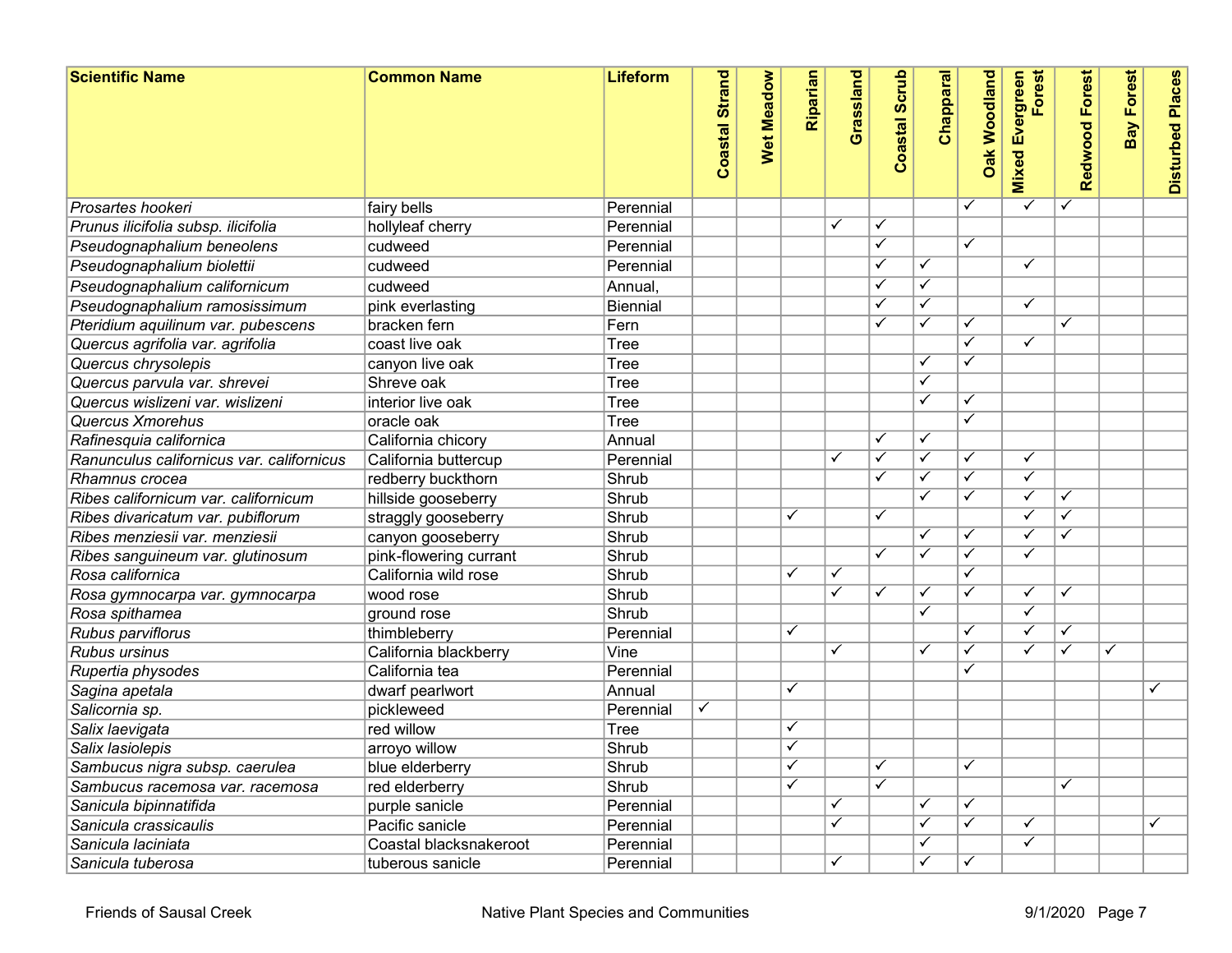| <b>Scientific Name</b>               | <b>Common Name</b>           | <b>Lifeform</b> | <b>Coastal Strand</b> | Wet Meadow              | Riparian                | Grassland               | <b>Coastal Scrub</b>    | Chapparal               | <b>Oak Woodland</b>     | Forest<br>Evergreen<br><b>Mixed</b> | Redwood Forest | <b>Bay Forest</b>       | <b>Disturbed Places</b> |
|--------------------------------------|------------------------------|-----------------|-----------------------|-------------------------|-------------------------|-------------------------|-------------------------|-------------------------|-------------------------|-------------------------------------|----------------|-------------------------|-------------------------|
| Scirpus microcarpus                  | small-fruited bulrush        | Perennial       |                       |                         | $\checkmark$            |                         |                         |                         |                         |                                     |                |                         |                         |
| Scrophularia californica             | bee plant                    | Perennial       |                       |                         | $\overline{\checkmark}$ |                         | ✓                       | $\overline{\checkmark}$ | $\overline{\checkmark}$ |                                     | ✓              |                         |                         |
| Sequoia sempervirens                 | Coast redwood                | Tree            |                       |                         |                         |                         |                         |                         |                         |                                     | ✓              |                         |                         |
| Setaria parviflora                   | marsh bristlegrass           | Grass           |                       |                         |                         | $\checkmark$            | $\checkmark$            |                         |                         |                                     |                |                         |                         |
| Sidalcea malviflora subsp. laciniata | checker mallow               | Perennial       |                       |                         |                         | $\checkmark$            | ✓                       |                         |                         | ✓                                   | ✓              |                         |                         |
| Silene laciniata subsp. californica  | Indian pink, scarlet campion | Perennial       |                       |                         |                         |                         | $\checkmark$            | ✓                       | $\checkmark$            | $\checkmark$                        |                |                         |                         |
| Sisyrinchium bellum                  | blue-eyed grass              | Perennial       |                       |                         |                         | $\checkmark$            |                         |                         |                         |                                     |                |                         |                         |
| Solanum americanum                   | common nightshade            | Annual          |                       |                         |                         |                         |                         |                         |                         |                                     |                |                         | ✓                       |
| Solanum umbelliferum                 | blue witch                   | Shrub           |                       |                         |                         | ✓                       | $\checkmark$            | $\overline{\checkmark}$ |                         | $\overline{\checkmark}$             |                |                         |                         |
| Solidago velutina subsp. californica | California goldenrod         | Perennial       |                       |                         |                         | $\checkmark$            | ✓                       | $\overline{\checkmark}$ |                         |                                     |                |                         |                         |
| Stachys rigida var. quercetorum      | common wood mint             | Perennial       |                       |                         |                         | $\overline{\checkmark}$ | $\overline{\checkmark}$ |                         | $\checkmark$            | $\checkmark$                        | ✓              |                         | $\overline{\checkmark}$ |
| Stipa lepida                         | foothill needlegrass         | Grass           |                       |                         |                         | $\checkmark$            | ✓                       | ✓                       | ✓                       |                                     |                |                         |                         |
| Stipa pulchra                        | purple needlegrass           | Grass           |                       |                         |                         | ✓                       | ✓                       | $\overline{\checkmark}$ | $\overline{\checkmark}$ |                                     |                |                         |                         |
| Streptanthus glandulosus subsp.      | liewelflower                 | Annual          |                       |                         |                         | ✓                       |                         | ✓                       | $\checkmark$            |                                     |                |                         |                         |
| glandulosus                          |                              |                 |                       |                         |                         |                         |                         |                         |                         |                                     |                |                         |                         |
| Stylocline gnaphaloides              | everlasting nest straw       | Annual          |                       |                         |                         |                         | ✓                       | $\overline{\checkmark}$ |                         |                                     |                |                         |                         |
| Symphoricarpos albus var. laevigatus | snowberry                    | Shrub           |                       |                         |                         |                         |                         |                         | $\overline{\checkmark}$ | ✓                                   |                |                         |                         |
| Symphoricarpos mollis                | creeping snowberry           | Shrub           |                       |                         |                         |                         |                         | $\overline{\checkmark}$ | $\overline{\checkmark}$ | $\overline{\checkmark}$             |                |                         |                         |
| Symphyotrichum chilense              | common aster                 | Perennial       |                       | ✓                       |                         | ✓                       |                         | ✓                       | ✓                       |                                     |                |                         | ✓                       |
| Taraxia ovata                        | suncups                      | Perennial       |                       |                         |                         | $\overline{\checkmark}$ | ✓                       |                         |                         |                                     |                |                         |                         |
| Tellima grandiflora                  | fringe cups                  | Perennial       |                       |                         |                         |                         |                         |                         |                         | ✓                                   | ✓              |                         |                         |
| Thalictrum fendleri var. polycarpum  | meadow-rue                   | Perennial       |                       |                         | $\overline{\checkmark}$ |                         |                         |                         | $\overline{\checkmark}$ | ✓                                   |                |                         |                         |
| Toxicodendron diversilobum           | poison oak                   | Shrub/Vine      |                       | $\overline{\checkmark}$ | $\overline{\checkmark}$ | $\checkmark$            | $\checkmark$            | $\overline{\checkmark}$ | $\overline{\checkmark}$ | $\overline{\checkmark}$             | ✓              | $\overline{\checkmark}$ | $\checkmark$            |
| <b>Toxicoscordion fremontii</b>      | star lily                    | Perennial       |                       |                         |                         | $\checkmark$            | $\overline{\checkmark}$ |                         |                         |                                     |                |                         |                         |
| Trifolium albopurpureum              | Indian clover                | Annual          |                       |                         |                         | $\overline{\checkmark}$ |                         |                         |                         |                                     |                |                         |                         |
| Trifolium gracilentum                | pinpoint clover              | Annual          |                       |                         |                         | $\overline{\checkmark}$ |                         | $\checkmark$            | ✓                       |                                     |                |                         |                         |
| Trifolium microdon                   | thimble clover               | Annual          |                       |                         |                         | ✓                       |                         |                         |                         | $\overline{\checkmark}$             |                |                         |                         |
| Trifolium willdenovii                | tomcat clover                | Annual          |                       |                         |                         | ✓                       |                         |                         |                         |                                     |                |                         |                         |
| Trillium chloropetalum               | giant trillium               | Perennial       |                       |                         |                         |                         | ✓                       | ✓                       | ✓                       | ✓                                   | ✓              |                         |                         |
| Trillium ovatum subsp. ovatum        | white trillium               | Perennial       |                       |                         |                         |                         |                         |                         |                         | $\checkmark$                        | ✓              |                         |                         |
| Triphysaria pusilla                  | dwarf owls clover            | Annual          |                       |                         |                         |                         |                         |                         |                         | ✓                                   |                |                         |                         |
| Triteleia laxa                       | Ithuriel's spear             | Perennial       |                       |                         |                         | $\checkmark$            |                         | $\overline{\checkmark}$ | ✓                       | $\checkmark$                        |                |                         |                         |
| Typha latifolia                      | cattail                      | Grasslike       |                       | ✓                       |                         |                         |                         | $\overline{\checkmark}$ |                         | ✓                                   | ✓              |                         |                         |
| Umbellularia californica             | California bay               | <b>Tree</b>     |                       |                         |                         |                         |                         |                         |                         | ✓                                   | ✓              | $\checkmark$            |                         |
| Uropappus lindleyi                   | silver puffs                 | Annual          |                       |                         |                         | ✓                       |                         | $\overline{\checkmark}$ |                         |                                     |                |                         |                         |